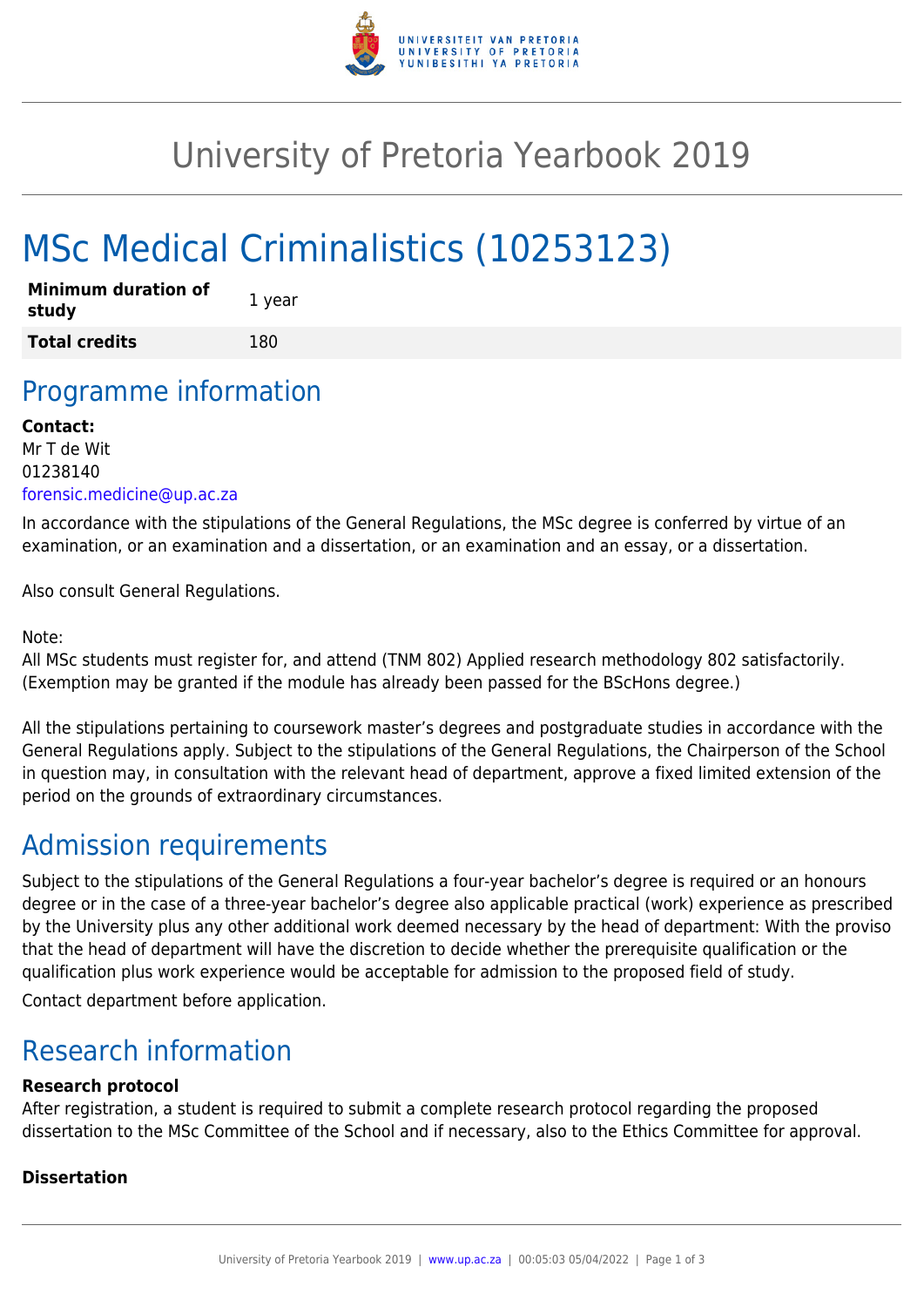

A dissertation must be submitted via Student Administration at least three months prior to the date of a particular graduation ceremony. A manual on the editing of dissertations is available on request from the relevant head of department.

### Pass with distinction

The degree is conferred with distinction on a student who has obtained an average of at least 75% in the examination, or in the examination and the dissertation, or in the examination and the essay, or in the dissertation.